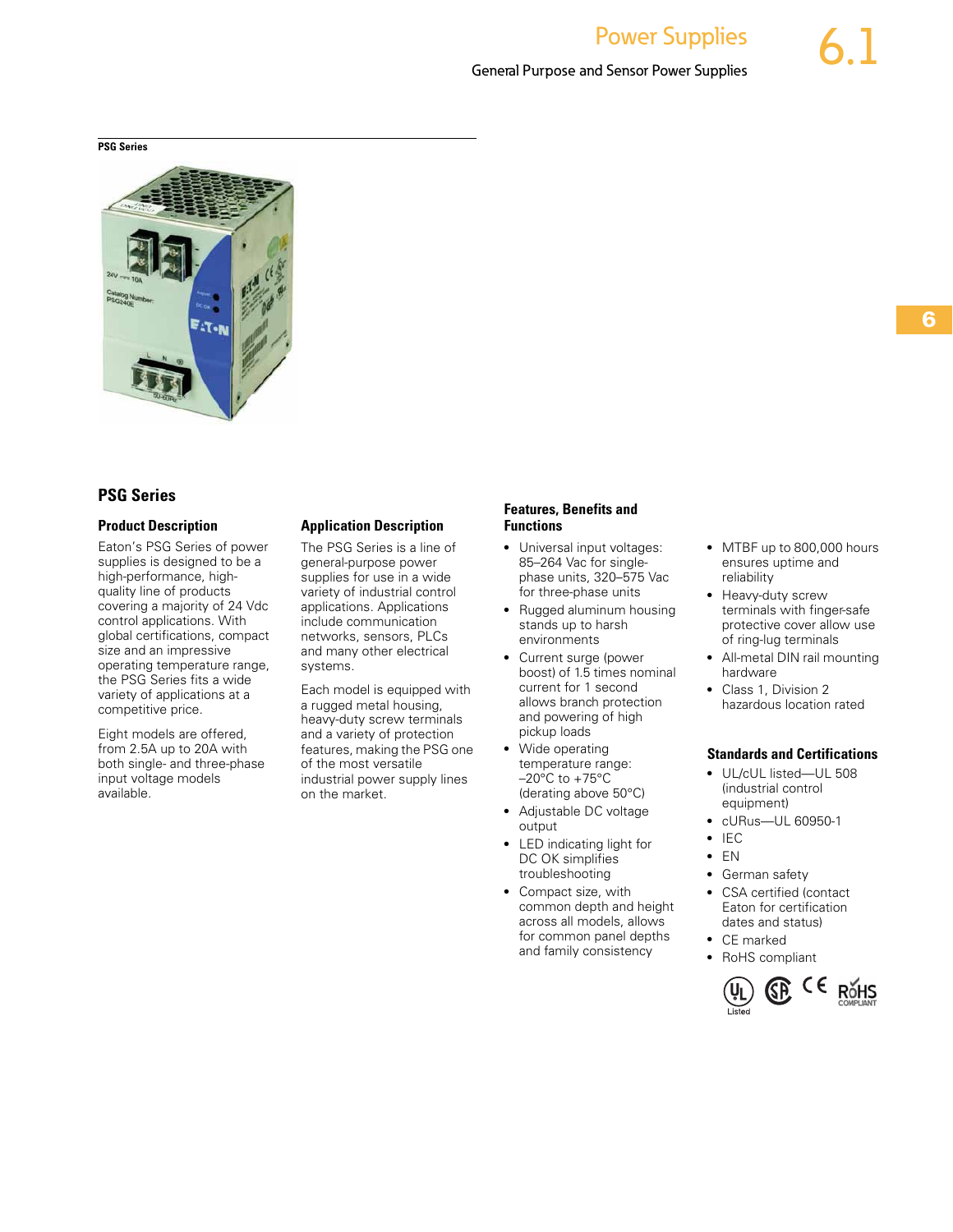General Purpose and Sensor Power Supplies

# **Product Selection**

# **Power Supply-Single-Phase <b>Power Supply-Three-Phase**

| Catalog<br><b>Number</b> |                                       | Catalog<br><b>Number</b> |
|--------------------------|---------------------------------------|--------------------------|
| <b>PSG60E</b>            | 320-575 Vac input, 24 Vdc/2.5A output | <b>PSG60F</b>            |
| <b>PSG120E</b>           | 320-575 Vac input, 24 Vdc/5A output   | <b>PSG120F</b>           |
| <b>PSG240E</b>           | 320-575 Vac input, 24 Vdc/10A output  | <b>PSG240F</b>           |
| <b>PSG480E</b>           | 320-575 Vac input, 24 Vdc/20A output  | <b>PSG480F</b>           |
|                          |                                       |                          |

# **Technical Data and Specifications**

#### **PSG Series**

**6**

| Capacity                                              | PSG60E<br>60W                                      | <b>PSG120E</b><br><b>120W</b>                      | <b>PSG240E</b><br><b>240W</b>                      | <b>PSG480E</b><br>480W                             | PSG60F<br>60W                                       | <b>PSG120F</b><br><b>120W</b>                       | <b>PSG240F</b><br>240W                              | <b>PSG480F</b><br>480W                                                 |
|-------------------------------------------------------|----------------------------------------------------|----------------------------------------------------|----------------------------------------------------|----------------------------------------------------|-----------------------------------------------------|-----------------------------------------------------|-----------------------------------------------------|------------------------------------------------------------------------|
| Input                                                 |                                                    |                                                    |                                                    |                                                    |                                                     |                                                     |                                                     |                                                                        |
| Nominal voltage                                       | 100-240 Vac                                        | 100-240 Vac                                        | 100-240 Vac                                        | 100-240 Vac                                        | 3 x 400-500 Vac                                     | 3 x 400-500 Vac                                     | 3 x 400-500 Vac                                     | 3 x 400-500 Vac                                                        |
| Voltage range                                         | $^{\circ}$                                         | $\circled{2}$                                      | $\circled{2}$                                      | $\circled{2}$                                      | $\circled{3}$                                       | $\circled{3}$                                       | $\circled{3}$                                       | (3)                                                                    |
| Frequency                                             | 47-63 Hz (0 Hz<br>at DC input)                     | 47-63 Hz (0 Hz<br>at DC input)                     | 47-63 Hz (0 Hz<br>at DC input)                     | 47-63 Hz (0 Hz<br>at DC input)                     | 47-63 Hz (0 Hz<br>at DC input)                      | 47-63 Hz (0 Hz<br>at DC input)                      | 47-63 Hz (0 Hz<br>at DC input)                      | 47-63 Hz (0 Hz<br>at DC input)                                         |
| Nominal current <sup>1</sup>                          | 1.1A                                               | 1.4A                                               | 2.9A                                               | 5.7A                                               | 0.3A                                                | 0.5A                                                | 0.8A                                                | 1.6A                                                                   |
| Inrush current limitation $\mathbb O$                 | 30A                                                | <80A                                               | N/A                                                | N/A                                                | $30A$                                               | $30A$                                               | $<$ 40A                                             | $50A$                                                                  |
| Mains buffering<br>at nominal load (typ.) $\odot$     | $>20$ ms                                           | $>35$ ms                                           | $>20$ ms                                           | $>20$ ms                                           | $>30$ ms                                            | $>35$ ms                                            | $>35$ ms                                            | $>20$ ms                                                               |
| Turn-on time                                          | $<$ 2.5 sec                                        | $<$ 1 sec                                          | $<$ 1 sec                                          | $<$ 1 sec                                          | $<$ 2 sec                                           | $<$ 1 sec                                           | $<$ 1 sec                                           | $<$ 1 sec                                                              |
| Internal fuse                                         | T3.15 AH/250V                                      | T3.15 AH/250V                                      | T6.3AH/250V                                        | F10H/250V                                          | 3.15AH/500V                                         | 3.15AH/500V                                         | 3.15AH/500V                                         | 3.15AH/500V                                                            |
| External fusing                                       | 6A, 10A or 16A                                     | 6A, 10A or 16A                                     | 10A or 16A                                         | 10A or 16A                                         | 3 x circuit breakers<br>6A, 10A or 16A              | 3 x circuit breakers<br>6A, 10A or 16A              | 3 x circuit breakers<br>6A, 10A or 16A              | 3 x circuit breakers<br>6A, 10A or 16A                                 |
| Leakage current                                       | $<1$ mA                                            | $<1$ mA                                            | $<$ 3.5 $mA$                                       | $<$ 1 mA                                           | $<$ 3.5 $mA$                                        | $<$ 3.5 mA                                          | $<$ 3.5 $mA$                                        | $<$ 3.5 mA                                                             |
| Output                                                |                                                    |                                                    |                                                    |                                                    |                                                     |                                                     |                                                     |                                                                        |
| Nominal output voltage                                | 24 Vdc $\pm$ 2%                                    | 24 Vdc ± 2%                                        | 24 Vdc ± 2%                                        | 24 Vdc ± 2%                                        | 24 Vdc ± 2%                                         | 24 Vdc ± 2%                                         | 24 Vdc ± 2%                                         | 24 Vdc ± 2%                                                            |
| Adjustment range                                      | 22-28 Vdc                                          | 22-28 Vdc                                          | 22-28 Vdc                                          | 22-28 Vdc                                          | 22-28 Vdc                                           | 22-28 Vdc                                           | 22-28 Vdc                                           | 22-28 Vdc                                                              |
| Nominal current                                       | 2.5A                                               | 5A                                                 | 10A                                                | 20A                                                | 2.5A                                                | 5A                                                  | 10A                                                 | 20A                                                                    |
| Startup with<br>capacitive loads                      | Max. 8,000 µF                                      | Max. 10,000 µF                                     | Max. 10,000 µF                                     | Max. 10,000 µF                                     | Max. 10,000 µF                                      | Max. 10,000 µF                                      | Max. 10,000 µF                                      | Max. 10,000 µF                                                         |
| Max. power dissipation<br>idling nominal load approx. | 10W                                                | 22.5W                                              | 42.5W                                              | 72W                                                | 9W                                                  | <b>18W</b>                                          | 36W                                                 | <b>72W</b>                                                             |
| Efficiency (at 400 Vac and<br>nominal values)         | >85% typ                                           | >84% typ                                           | >84% typ                                           | $>86\%$ typ                                        | >86% at 3 x 400 Vac:<br>>85% at 3 x 500 Vac         | >86% at 3 x 400 Vac:<br>>85% at 3 x 500 Vac         | >86% at 3 x 400 Vac:<br>>85% at 3 x 500 Vac         | >86% at 3 x 400 Vac:<br>>85% at 3 x 500 Vac                            |
| Current surge (at 24 Vdc)                             | 3.75A                                              | 7.5A                                               | 15A                                                | 30A                                                | 3.75A                                               | 7.5A                                                | 15A                                                 | 30A                                                                    |
| Current surge time/cycle                              | 1 sec. (at 10-sec.<br>intervals)                   | 1 sec. (at 10-sec.<br>intervals)                   | 1 sec. (at 10-sec.<br>intervals)                   | 1 sec. (at 10-sec.<br>intervals)                   | 1 sec. (at 10-sec.<br>intervals)                    | 1 sec. (at 10-sec.<br>intervals)                    | 1 sec. (at 10-sec.<br>intervals)                    | 1 sec. (at 10-sec.<br>intervals)                                       |
| Residual ripple/peak<br>switching (20 MHz)            | $<$ 50 mV/<br>$<$ 240 $mV$ pp                      | $<$ 50 mV/<br>$<$ 240 $mV$ pp                      | $<$ 50 mV/<br>$<$ 240 $mV$ pp                      | $<$ 50 mV/<br>$<$ 240 $mVpp$                       | $<$ 50 mV/<br>$<$ 240 $mV$ pp                       | $<$ 50 mV/<br>$<$ 240 $mV$ pp                       | $<$ 50 mV/<br>$<$ 240 $mVpp$                        | $<$ 50 mV/<br>$<$ 240 $mVpp$                                           |
| Parallel operation                                    | With 0-ring<br>Diode                               | With 0-ring<br>Diode                               | With 0-ring<br>Diode                               | With 0-ring<br>Diode                               | With O-ring Diode                                   | With O-ring Diode                                   | With O-ring Diode                                   | With O-ring Diode                                                      |
| <b>Galvanic Isolation</b>                             |                                                    |                                                    |                                                    |                                                    |                                                     |                                                     |                                                     |                                                                        |
| Input/output                                          | 4 kVAC (type<br>test)/3 kVAC<br>(routine test)     | 4 kVAC (type<br>test)/3 kVAC<br>(routine test)     | 4 kVAC (type<br>test)/3 kVAC<br>(routine test)     | 4 kVAC (type<br>test)/3 kVAC<br>(routine test)     | 4 kVAC (type test)/3<br>kVAC (routine test)         | 4 kVAC (type test)/3<br>kVAC (routine test)         | 4 kVAC (type test)/3<br>kVAC (routine test)         | 4 kVAC (type test)/3<br>kVAC (routine test)                            |
| Input/ground                                          | 1.5 kVAC (type<br>test)/1.5 kVAC<br>(routine test) | 1.5 kVAC (type<br>test)/1.5 kVAC<br>(routine test) | 1.5 kVAC (type<br>test)/1.5 kVAC<br>(routine test) | 1.5 kVAC (type<br>test)/1.5 kVAC<br>(routine test) | 1.5 kVAC (type test)/<br>1.5 kVAC (routine<br>test) | 1.5 kVAC (type test)/<br>1.5 kVAC (routine<br>test) | 1.5 kVAC (type test)/<br>1.5 kVAC (routine<br>test) | 1.5 kVAC (type test)/<br>1.5 kVAC (routine test)                       |
| Output/ground                                         | 1.5 kVAC (type<br>test)/500 Vac<br>(routine test)  | 1.5 kVAC (type<br>test)/500 Vac<br>(routine test)  | 1.5 kVAC (type<br>test)/500 Vac<br>(routine test)  | 1.5 kVAC (type<br>test)/500 Vac<br>(routine test)  | 1.5 kVAC (type test)/<br>500 Vac (routine test)     | 1.5 kVAC (type test)/<br>500 Vac (routine test)     | 1.5 kVAC (type test)/                               | 1.5 kVAC (type test)/<br>500 Vac (routine test) 500 Vac (routine test) |
|                                                       |                                                    |                                                    |                                                    |                                                    |                                                     |                                                     |                                                     |                                                                        |

### *Notes*

 $\odot$  Ratings for single-phase models are at 115 Vac; three-phase models are at 400 Vac.

<sup>2</sup> 85–264 Vac (DC input range 120–375 Vdc)

<sup>3</sup> 320–575 Vac (DC input range 450–800 Vdc)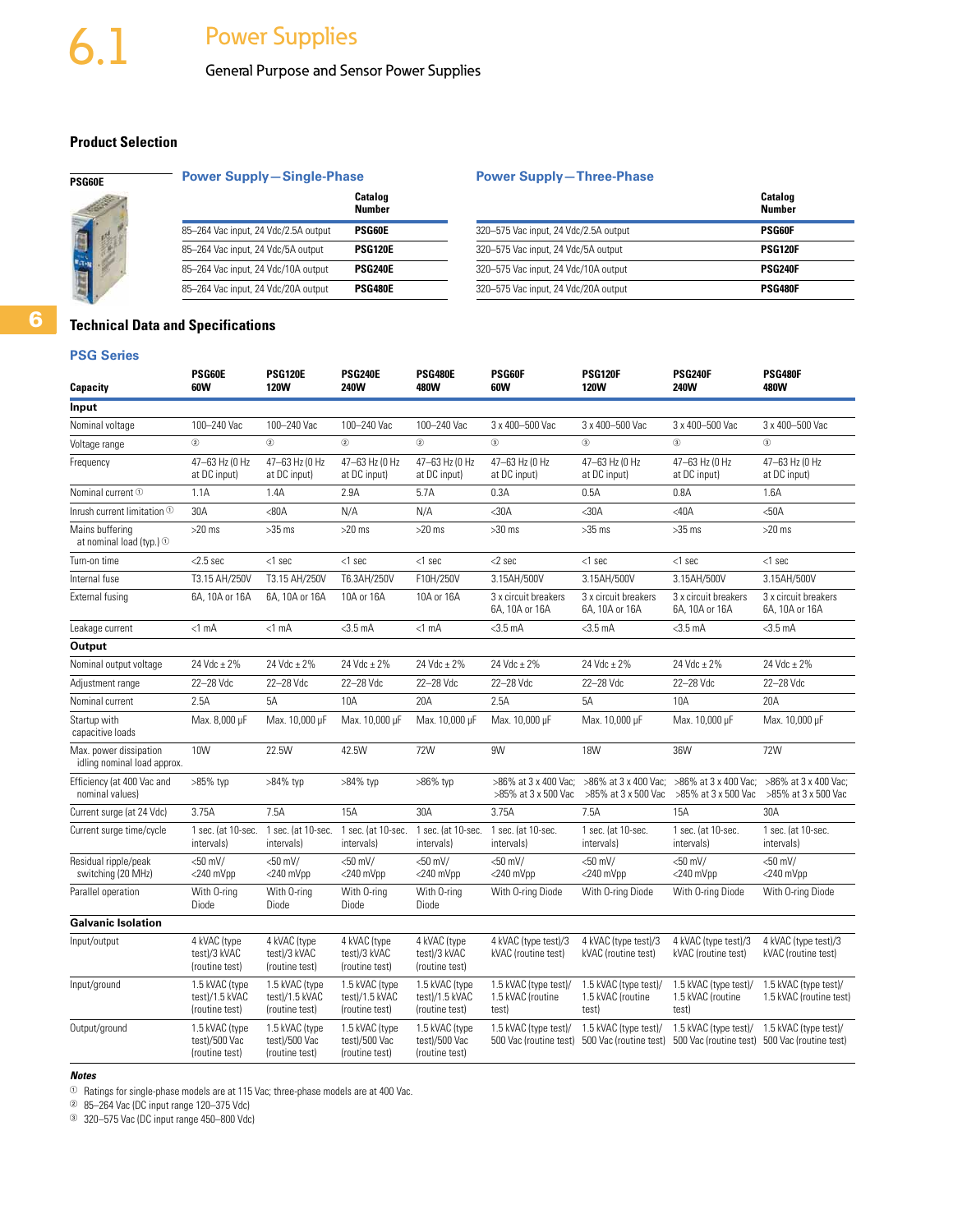# General Purpose and Sensor Power Supplies

# **PSG Series, continued**

| Capacity                                           | PSG60E<br>60W                                | <b>PSG120E</b><br><b>120W</b>                          | <b>PSG240E</b><br><b>240W</b>                | <b>PSG480E</b><br>480W                                 | PSG60F<br>60W                                          | <b>PSG120F</b><br><b>120W</b>                          | <b>PSG240F</b><br>240W                                  | <b>PSG480F</b><br>480W                                 |
|----------------------------------------------------|----------------------------------------------|--------------------------------------------------------|----------------------------------------------|--------------------------------------------------------|--------------------------------------------------------|--------------------------------------------------------|---------------------------------------------------------|--------------------------------------------------------|
| <b>General/Physical Data</b>                       |                                              |                                                        |                                              |                                                        |                                                        |                                                        |                                                         |                                                        |
| Housing material                                   | Aluminum<br>(AI5052)                         | Aluminum<br>(AI5052)                                   | Aluminum<br>(AI5052)                         | Aluminum (AI5052)                                      | Aluminum (AI5052)                                      | Aluminum (AI5052)                                      | Aluminum (AI5052)                                       | Aluminum (AI5052)                                      |
| Signals                                            | Green LED for<br>DC OK                       | Green LED for<br>DC OK                                 | Green LED for<br>DC OK                       | Green LED for<br>DC OK                                 | Green LED for<br>DC OK                                 | Green LED for<br>DC OK                                 | Green LED for<br>DC OK                                  | Green LED for<br>DC OK                                 |
| <b>MTBF</b>                                        | >800,000 hrs                                 | >800,000 hrs                                           | >300,000 hrs                                 | >300.000 hrs                                           | >500,000 hrs                                           | >500.000 hrs                                           | >300,000 hrs                                            | >300,000 hrs                                           |
| Dimensions (L)                                     | 121 mm                                       | 121 mm                                                 | 121 mm                                       | 121 mm                                                 | 121 mm                                                 | 121 mm                                                 | 121 mm                                                  | 121 mm                                                 |
| Dimensions (W)                                     | 32 mm                                        | 50 mm                                                  | 85 mm                                        | 160 mm                                                 | 70 mm                                                  | 70 mm                                                  | 85 mm                                                   | 160 mm                                                 |
| Dimensions (H)                                     | 120 mm                                       | 115 mm                                                 | 118.5 mm                                     | 115 mm                                                 | 118.5 mm                                               | 118.5 mm                                               | 120.5 mm                                                | 115 mm                                                 |
| Weight (kg)                                        | 0.37                                         | 0.54                                                   | 1.04                                         | 1.8                                                    | 0.56                                                   | 0.72                                                   | 0.77                                                    | 1.71                                                   |
| Operating temperature                              | $-20^{\circ}$ C to +75°C<br>(>50°C derating) | $-20^{\circ}$ C to $+75^{\circ}$ C<br>(>50°C derating) | $-20^{\circ}$ C to +75°C<br>(>50°C derating) | $-20^{\circ}$ C to $+75^{\circ}$ C<br>(>50°C derating) | $-20^{\circ}$ C to $+75^{\circ}$ C<br>(>50°C derating) | $-20^{\circ}$ C to $+75^{\circ}$ C<br>(>50°C derating) | $-20^{\circ}$ C to +75 $^{\circ}$ C<br>(>50°C derating) | $-20^{\circ}$ C to $+75^{\circ}$ C<br>(>50°C derating) |
| Storage temperature                                | $-25^{\circ}$ C to +85 $^{\circ}$ C          | $-25^{\circ}$ C to +85 $^{\circ}$ C                    | $-25^{\circ}$ C to +85 $^{\circ}$ C          | $-25^{\circ}$ C to +85 $^{\circ}$ C                    | $-25^{\circ}$ C to +85 $^{\circ}$ C                    | $-25^{\circ}$ C to +85 $^{\circ}$ C                    | $-25^{\circ}$ C to +85 $^{\circ}$ C                     | $-25^{\circ}$ C to +85 $^{\circ}$ C                    |
| Operating humidity                                 | <95% RH.<br>noncondensing                    | <95% RH.<br>noncondensing                              | <95% RH.<br>noncondensing                    | <95% RH.<br>noncondensing                              | <95% RH.<br>noncondensing                              | <95% RH.<br>noncondensing                              | <95% RH.<br>noncondensing                               | <95% RH.<br>noncondensing                              |
| Vibration (operating)                              | $\circledcirc$                               | $^{\circ}$                                             | $^{\circ}$                                   | $^{\circ}$                                             | $^{\circ}$                                             | $^{\circ}$                                             | $^{\circ}$                                              | $^{\circ}$                                             |
| Pollution degree                                   | $\mathcal{P}$                                | $\mathcal{P}$                                          | $\mathcal{P}$                                | $\mathcal{P}$                                          | $\mathcal{P}$                                          | $\mathcal{P}$                                          | $\mathcal{P}$                                           | $\mathcal{P}$                                          |
| Climatic class                                     | 3K3 according<br>to EN 60721                 | 3K3 according<br>to EN 60721                           | 3K3 according<br>to EN 60721                 | 3K3 according<br>to EN 60721                           | 3K3 according<br>to EN 60721                           | 3K3 according<br>to EN 60721                           | 3K3 according<br>to EN 60721                            | 3K3 according<br>to EN 60721                           |
| <b>Safety and Protection</b>                       |                                              |                                                        |                                              |                                                        |                                                        |                                                        |                                                         |                                                        |
| Transient surge voltage                            | Varistor                                     | Varistor                                               | Varistor                                     | Varistor                                               | Varistor                                               | Varistor                                               | Varistor                                                | Varistor                                               |
| Surge voltage protection<br>against internal surge | Yes                                          | Yes                                                    | Yes                                          | Yes                                                    | Yes                                                    | Yes                                                    | Yes                                                     | Yes                                                    |
| Safety class                                       | Class I<br>with ground<br>connection         | Class I<br>with ground<br>connection                   | Class I<br>with ground<br>connection         | Class I<br>with ground<br>connection                   | Class I<br>with ground<br>connection                   | Class I<br>with ground<br>connection                   | Class I<br>with ground<br>connection                    | Class I<br>with ground<br>connection                   |
| Shock                                              | (2)                                          | (2)                                                    | (2)                                          | (2)                                                    | (2)                                                    | (2)                                                    | (2)                                                     | (2)                                                    |

# **Power Derating Curves**

## **Vertical Mounting Position PSG60E**



#### **Vertical Mounting Position PSG60F, PSG120E, PSG120F, PSG480E, PSG480F**



# **Vertical Mounting Position PSG240E, PSG240F**



#### *Notes*

 $\odot$  10 to 150 Hz, 0.35 mm acc. 50 m/s/s, single amplitude (5G max.) for 90 min. in each X, Y, Z direction, in acc. with IEC 68-2-6.

<sup>2</sup> 30G (300 m/s/s) in all directions according to IEC 68-2-27.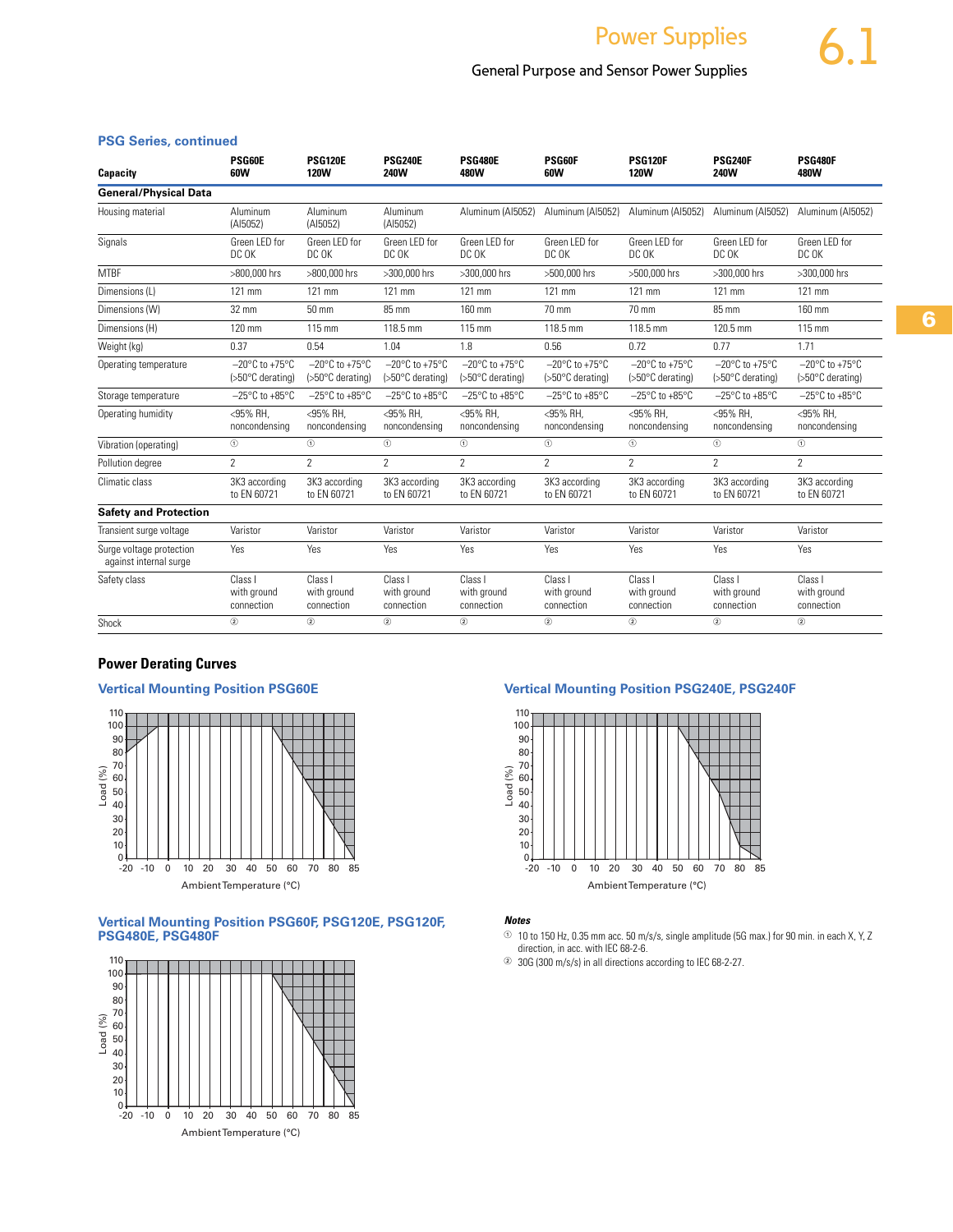# General Purpose and Sensor Power Supplies

### **Dimensions**

Approximate Dimensions in mm

**Note:** Dimensions are for reference only.

## **PSG60E**





**PSG120E**



**PSG120F**



f





**PSG240E**